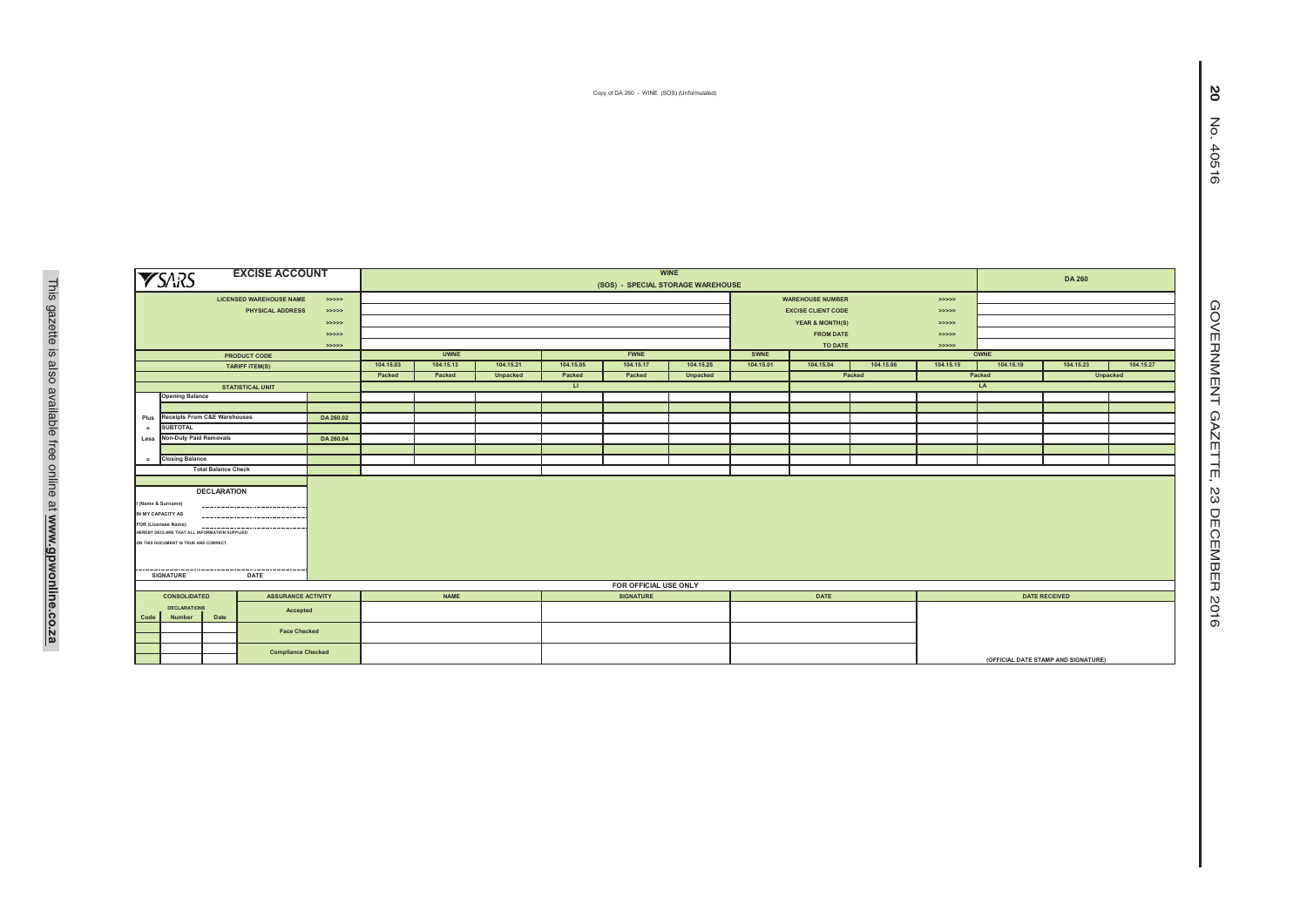| <b>EXCISE ACCOUNT SCHEDULE</b>                 | <b>WINE</b> |                                                              |           |           |              |           |           |           |                              |           |           | DA 260.02 |           |           |  |  |
|------------------------------------------------|-------------|--------------------------------------------------------------|-----------|-----------|--------------|-----------|-----------|-----------|------------------------------|-----------|-----------|-----------|-----------|-----------|--|--|
| <b>RECEIPTS FROM C&amp;E WAREHOUSES</b>        |             | (SOS) - SPECIAL STORAGE WAREHOUSE                            |           |           |              |           |           |           |                              |           |           |           |           |           |  |  |
| LICENSED WAREHOUSE NAME >>>>>                  |             |                                                              |           |           |              |           |           |           | <b>WAREHOUSE NUMBER</b>      |           | > >> > >  |           |           |           |  |  |
| PHYSICAL ADDRESS >>>>>                         |             |                                                              |           |           |              |           |           |           | <b>EXCISE CLIENT CODE</b>    |           | > >> > >  |           |           |           |  |  |
|                                                | > >> > > >  |                                                              |           |           |              |           |           |           | YEAR & MONTH(S)              |           |           |           |           |           |  |  |
|                                                | >>>>>       |                                                              |           |           |              |           |           |           | <b>FROM DATE</b>             |           |           |           |           |           |  |  |
|                                                | > >> > >    |                                                              |           |           |              |           |           |           | TO DATE                      |           |           |           |           |           |  |  |
| PRODUCT CODE                                   |             | <b>FWNE</b><br><b>UWNE</b>                                   |           |           |              |           |           | SWNE      |                              |           |           | OWNE      |           |           |  |  |
| <b>TARIFF ITEM(S)</b>                          |             | 104.15.03                                                    | 104.15.13 | 104.15.21 | 104.15.05    | 104.15.17 | 104.15.25 | 104.15.01 | 104.15.04                    | 104.15.06 | 104.15.15 | 104.15.19 | 104.15.23 | 104.15.27 |  |  |
|                                                |             | Packed<br>Packed<br>Unpacked<br>Packed<br>Unpacked<br>Packed |           |           |              |           |           |           | Packed<br>Unpacked<br>Packed |           |           |           |           |           |  |  |
| <b>STATISTICAL UNIT</b>                        |             |                                                              |           |           | $\mathbf{H}$ |           |           |           |                              |           | LA        |           |           |           |  |  |
| (Official Declarations / Commercial Documents) |             |                                                              |           |           |              |           |           |           |                              |           |           |           |           |           |  |  |
| <b>NUMBER</b><br><b>TYPE</b>                   | <b>DATE</b> |                                                              |           |           |              |           |           |           |                              |           |           |           |           |           |  |  |
| BROUGHT FORWARD FROM PREVIOUS DA 260.02        |             |                                                              |           |           |              |           |           |           |                              |           |           |           |           |           |  |  |
|                                                |             |                                                              |           |           |              |           |           |           |                              |           |           |           |           |           |  |  |
|                                                |             |                                                              |           |           |              |           |           |           |                              |           |           |           |           |           |  |  |
|                                                |             |                                                              |           |           |              |           |           |           |                              |           |           |           |           |           |  |  |
|                                                |             |                                                              |           |           |              |           |           |           |                              |           |           |           |           |           |  |  |
|                                                |             |                                                              |           |           |              |           |           |           |                              |           |           |           |           |           |  |  |
|                                                |             |                                                              |           |           |              |           |           |           |                              |           |           |           |           |           |  |  |
|                                                |             |                                                              |           |           |              |           |           |           |                              |           |           |           |           |           |  |  |
|                                                |             |                                                              |           |           |              |           |           |           |                              |           |           |           |           |           |  |  |
|                                                |             |                                                              |           |           |              |           |           |           |                              |           |           |           |           |           |  |  |
|                                                |             |                                                              |           |           |              |           |           |           |                              |           |           |           |           |           |  |  |
|                                                |             |                                                              |           |           |              |           |           |           |                              |           |           |           |           |           |  |  |
|                                                |             |                                                              |           |           |              |           |           |           |                              |           |           |           |           |           |  |  |
|                                                |             |                                                              |           |           |              |           |           |           |                              |           |           |           |           |           |  |  |
|                                                |             |                                                              |           |           |              |           |           |           |                              |           |           |           |           |           |  |  |
|                                                |             |                                                              |           |           |              |           |           |           |                              |           |           |           |           |           |  |  |
|                                                |             |                                                              |           |           |              |           |           |           |                              |           |           |           |           |           |  |  |
|                                                |             |                                                              |           |           |              |           |           |           |                              |           |           |           |           |           |  |  |
|                                                |             |                                                              |           |           |              |           |           |           |                              |           |           |           |           |           |  |  |
| SUBTOTALS CARRIED FORWARD TO NEXT DA 260.02    |             |                                                              |           |           |              |           |           |           |                              |           |           |           |           |           |  |  |
| <b>GRAND TOTALS CARRIED FORWARD TO DA 260</b>  |             |                                                              |           |           |              |           |           |           |                              |           |           |           |           |           |  |  |
|                                                |             |                                                              |           |           |              |           |           |           |                              |           |           |           |           |           |  |  |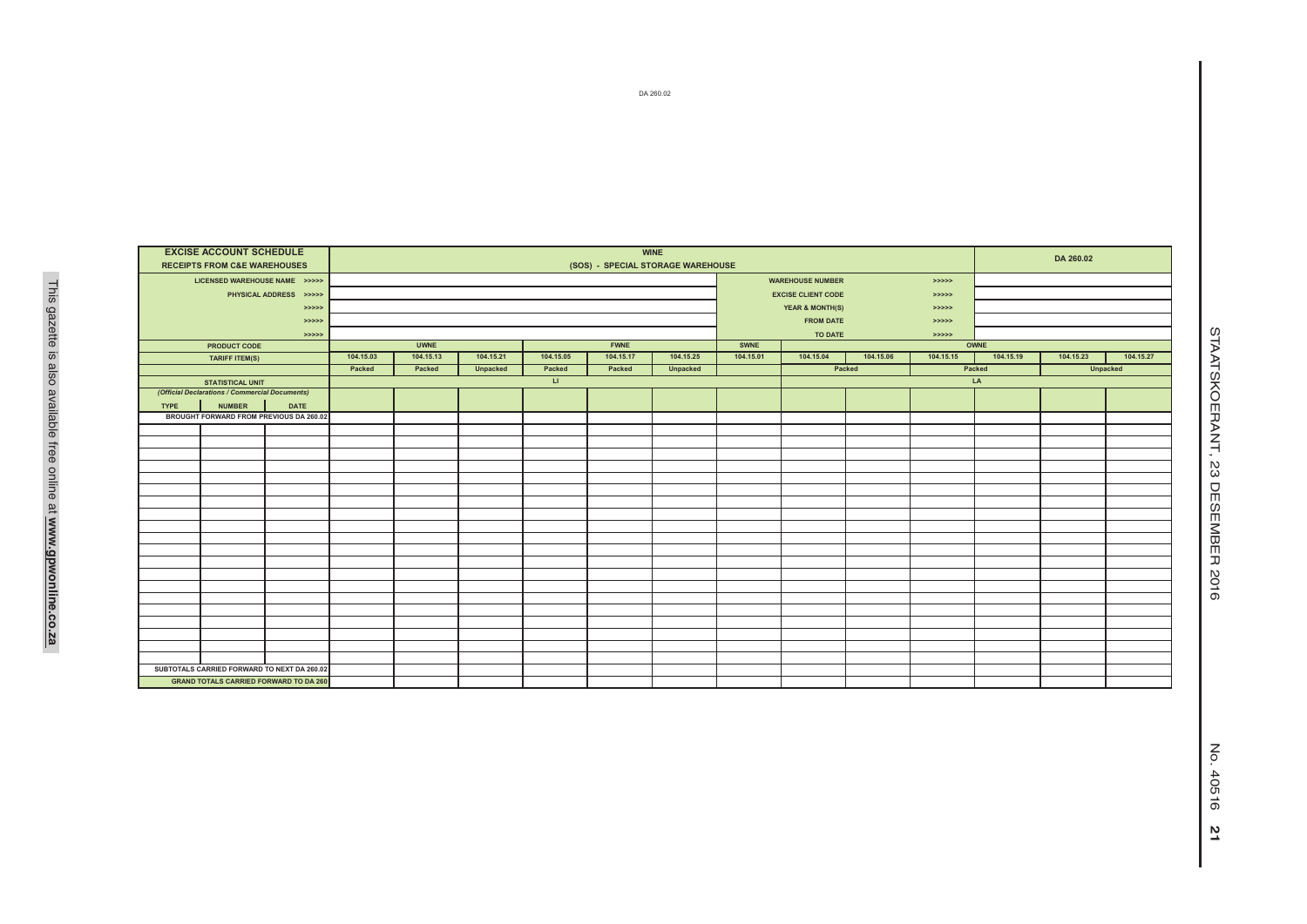| <b>WINE</b><br>DA 260.04<br>(SOS) - SPECIAL STORAGE WAREHOUSE |  |  |  |  |  |  |  |  |  |  |  |
|---------------------------------------------------------------|--|--|--|--|--|--|--|--|--|--|--|
|                                                               |  |  |  |  |  |  |  |  |  |  |  |
|                                                               |  |  |  |  |  |  |  |  |  |  |  |
|                                                               |  |  |  |  |  |  |  |  |  |  |  |
|                                                               |  |  |  |  |  |  |  |  |  |  |  |
|                                                               |  |  |  |  |  |  |  |  |  |  |  |
|                                                               |  |  |  |  |  |  |  |  |  |  |  |
|                                                               |  |  |  |  |  |  |  |  |  |  |  |
| 104.15.19<br>104.15.23<br>104.15.27                           |  |  |  |  |  |  |  |  |  |  |  |
| <b>Unpacked</b>                                               |  |  |  |  |  |  |  |  |  |  |  |
|                                                               |  |  |  |  |  |  |  |  |  |  |  |
|                                                               |  |  |  |  |  |  |  |  |  |  |  |
|                                                               |  |  |  |  |  |  |  |  |  |  |  |
|                                                               |  |  |  |  |  |  |  |  |  |  |  |
|                                                               |  |  |  |  |  |  |  |  |  |  |  |
|                                                               |  |  |  |  |  |  |  |  |  |  |  |
|                                                               |  |  |  |  |  |  |  |  |  |  |  |
|                                                               |  |  |  |  |  |  |  |  |  |  |  |
|                                                               |  |  |  |  |  |  |  |  |  |  |  |
|                                                               |  |  |  |  |  |  |  |  |  |  |  |
|                                                               |  |  |  |  |  |  |  |  |  |  |  |
|                                                               |  |  |  |  |  |  |  |  |  |  |  |
|                                                               |  |  |  |  |  |  |  |  |  |  |  |
|                                                               |  |  |  |  |  |  |  |  |  |  |  |
|                                                               |  |  |  |  |  |  |  |  |  |  |  |
|                                                               |  |  |  |  |  |  |  |  |  |  |  |
|                                                               |  |  |  |  |  |  |  |  |  |  |  |
|                                                               |  |  |  |  |  |  |  |  |  |  |  |
|                                                               |  |  |  |  |  |  |  |  |  |  |  |
|                                                               |  |  |  |  |  |  |  |  |  |  |  |
|                                                               |  |  |  |  |  |  |  |  |  |  |  |
|                                                               |  |  |  |  |  |  |  |  |  |  |  |
|                                                               |  |  |  |  |  |  |  |  |  |  |  |
|                                                               |  |  |  |  |  |  |  |  |  |  |  |
|                                                               |  |  |  |  |  |  |  |  |  |  |  |